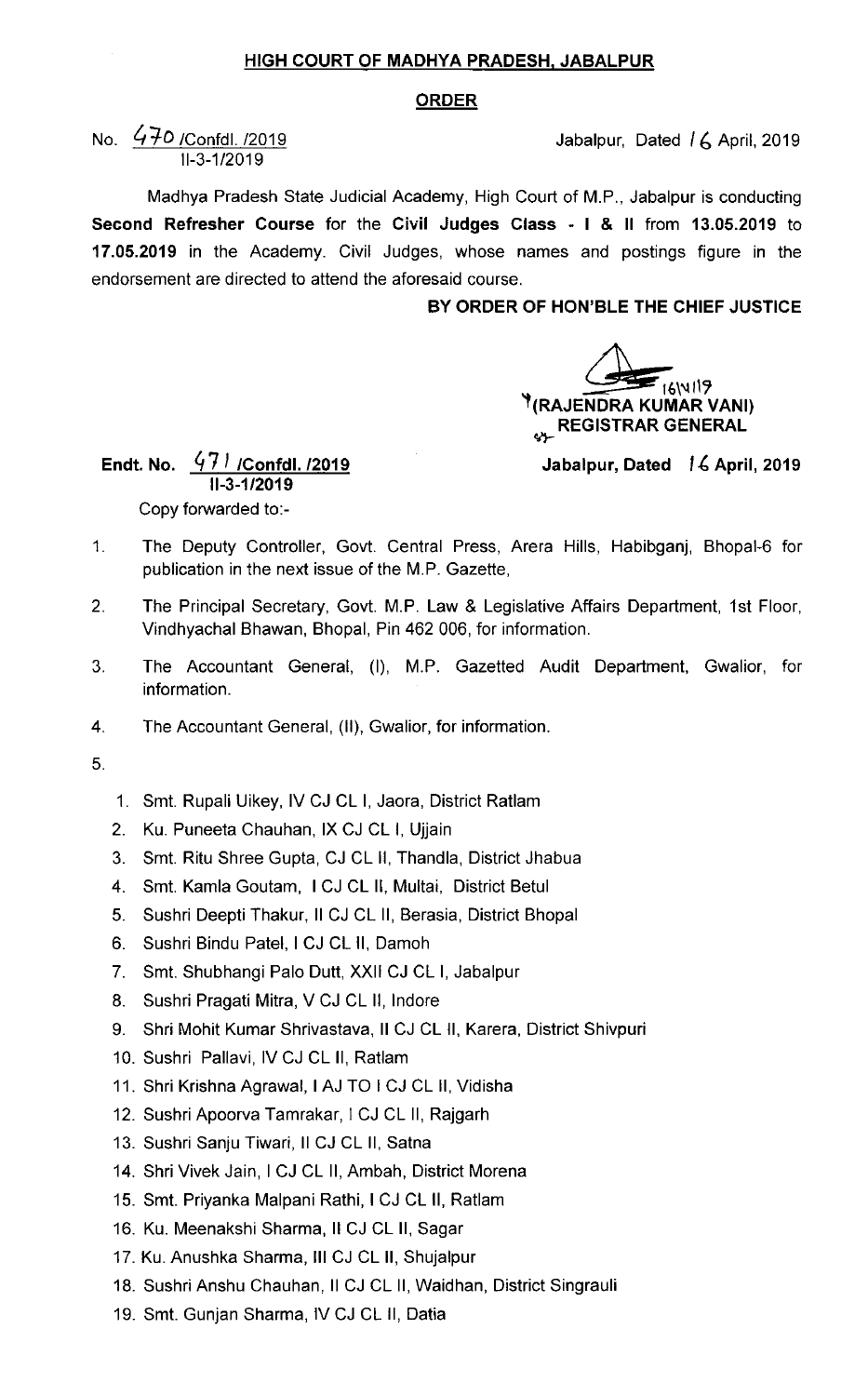- 20. Shri Abhishek Kumar, II CJ CL II, Umaria
- 21. Shri Mrinal Mohit, III CJ CL II, Waidhan, District Singrauli
- 22. Shri Devrath Singh, CJ CL 11, Katangi, District Balaghat
- 23. Sushri Sudha Pandey, I CJ CL II, Junardev (Jamai), District Chhindwara
- 24. Ku. Poornima Singh Baghel, II CJ CL II, Mauganj, District Rewa
- 25. Smt. Kamini Prajapati,I CJ CL 11, Goharganj, District Raisen
- 26. Shri Satyam Pandey, I CJ CL II, Agar, District Shajapur
- 27. Sushri Rakhi Sahu, Vll CJ CL 11, Rewa
- 28. Shri Sachin Jain, XIV CJ CL 11, Gwalior
- 29. Shri Vinay Kumar Tiwari, I CJ CL II, Rajnagar, District Chhatarpur
- 30. Shri Vinayak Gupta, I CJ CL II, Gwalior
- 31. Shri Mahender Saini, II CJ CL II, Sanawad, District Mandleshwar
- 32. Ku. Pritanjali Singh, III CJ CL II, Umariya
- 33. Shri Dev Kumar, III CJ CL II, Dindori
- 34. Smt. Bindiya Pathak, AJ TO I CJ CL 11, Dindori
- 35. Ku. Barbie Juneja, V CJ CL 11, Vidisha
- 36. Shri Tarunendra Pratap Singh, VI CJ CL 11, Tikamgarh
- 37. Shri Manjul Singh, I CJ CL 11, Jabalpur
- 38. Shri Suresh Yadav, AJ TO I CJ CL 11, Maihar, District Satna
- 39. Sushri Prerana Jain, XI CJ CL 11, Jabalpur
- 40. Shri Jitendra Kumar Sharma, AJ TO I CJ CL 11, Kolaras, District Shivpuri
- 41. Shri Neeraj Kumar Prajapati, CJ CL 11, Silwani, District Raisen
- 42. Sushri Sanjana Saral, II CJ CL II, Chanderi, District Ashok Nagar
- 43. Sushri Priyanka Bundela, CJ CL 11, Pawai, District Panna
- 44. Sushri Sandhya Garg, CJ CL 11, Mehgaon, District Bhind
- 45. Shri Akshat Tayal, I CJ CL II, Jora, District Morena
- 46. Smt. Vandna Singh, III CJ CL II, Panna
- 47. Shri Manish Kumar Pareek, I CJ CL II, Bhitarwar, District Gwalior
- 48. Shri Manoj Kumar, II CJ CL II, Dabra, District Gwalior
- 49. Sushri Nurun Nisha Ansari, III CJ CL II, Jabalpur
- 50. Shri Nishant Mishra, I CJ CL II, Beohari, District Shahdol
- 51. Shri Yash Kumar Singh, I CJ CL II, Pipariya District Hoshangabad

For information and compliance with a direction to all the participants that they should compulsorily appear on 13.05.2019 at 9.30 a.m. in the Academy.

The nominated Judges of District Judiciary are directed to observe the following instructions:-

- to apprise themselves with the contents of the Joining Instructions available on the MPSJA website www.mpsja.gov.in & www.mpsja.mphc.gov.in and observe the same.
- to attend the Course in prescribed uniform i.e. black coat, white shirt, grey trousers and black tie in the case of men and white saree and blouse with black coat in the case of ladies.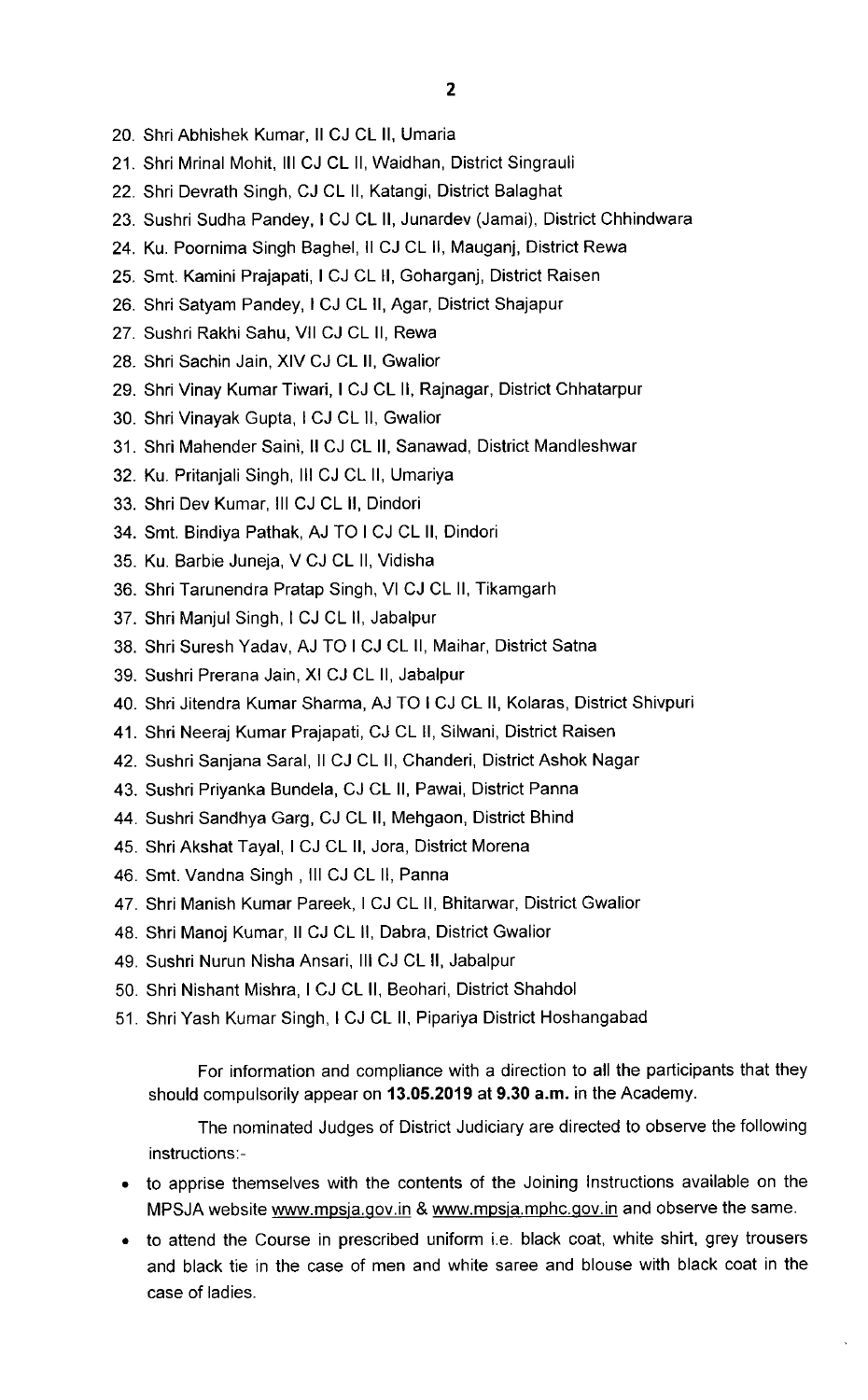- participants are required to get reservation of trains/bus only after  $6:00$  pm on the last day of training as the sessions last up to 5:30 pm. No prior permission shall be granted to leave the session midway.
- the participants shall send one soft copy each of the following to the Academy on official mail of the State Judicial Academy i.e. mpsja@mphc.in sufficiently in advance i.e. latest by  $5<sup>th</sup>$  April, 2019 and shall also bring the photocopy of the same with them:
	- Judgment in civil and criminal cases (contested) (one each);
	- Issues (one);
	- Charges (one);
	- Questionnaire of examination of accused
- The District & Sessions Judge, Ratlam/ Ujjain/ Jhabua/ Betul/ Bhopal/ Damoh/  $6.$ Jabalpur/ lndore/ Shivpuri/ Rewa/ Vidisha/ Rajgarh/ Satna/ Morena/ Sagar/ Shajapur/ Singrauli/ Datia/ Umarial Balaghat/ Chhindwara/ Raisen/ Gwalior/ Chhatarpur/ Mandleshwar/ Dindori/ Tikamgarh/ Ashoknagar/ Panna/ Bhind/ Shahdol/ Hoshangabad for information and necessary action with a request to instruct the participant Judges to remain present at M.P.S.J.A. building at Jabalpur on the date and time given in the order, positively.
- Registrar (I.T.), High Court of Madhya Pradesh, Jabalpur, for sending copy of order by  $7<sup>1</sup>$ e-mail to following Judicial Officers :-
	- I. District Judge (Inspection), High Court Premises, Jabalpur/ District Judge (Inspection), J.E.-1, Judges Enclave, Residency Area, lndore452001/ District Judge (Inspection), 28/B, Race-course Road, Opposite Maila Ground, Gwalior (M.P.), for information.
	- 2. Principal Registrar, High Court of M.P., Bench lndore/lndore, for information.
	- 3. Principal Registrar, High Court of M.P., Bench Gwalior, New High Court Building, City Centre, Gwalior, for information.
	- 4. Member Secretary, M.P. State Legal Services Authority, 574, South Civil Lines, Jabalpur, for information.
	- 5. Principal Registrar (I.L.R. & Examination)/ (Vigilance)/ (Judicial), High Court of M.P., Jabalpur, for information.
	- 6. Member Secretary, State Court Management System Committee, High Court of M.P., Jabalpur, for information.
	- 7. Registrar (Vigilance)/ (District Establishment)/ (lL&lLR)/ (Work & Infrastructure)/ (Administration)/ (Judicial-I)/ (Judicial-lI)/ (Exam & Labour, Judiciary)/ (lT/SA)/ Registrar-cum-Secretary, High Court Legal Service Committee, High Court of Madhya Pradesh, Jabalpur, for information.
- 8. Director/ Additional Director/ Faculty Member (Sr.)/ Faculty Member (Jr.)/ Assistant Director/OSDs, Madhya Pradesh State Judicial Academy, Jabalpur for information.
- 9. Registrar (E.)/ Deputy Registrar (Judicial)/ Joint Registrar (Protocol)/ Accounts officer/ Budget Officer, High Court of Madhya Pradesh, Jabalpur, for information.
- 10. Registrar-Gum-P.P.S. to Hon'ble the Chief Justice, High Court of Madhya Pradesh, Jabalpur, for placing the same before His Lordship for kind information.
- 11. P.S. to Hon'ble Shri Justice **High Court of M.P.**, Jabalpur/ Bench lndore/ Bench Gwalior for placing the same before His Lordship for kind information.